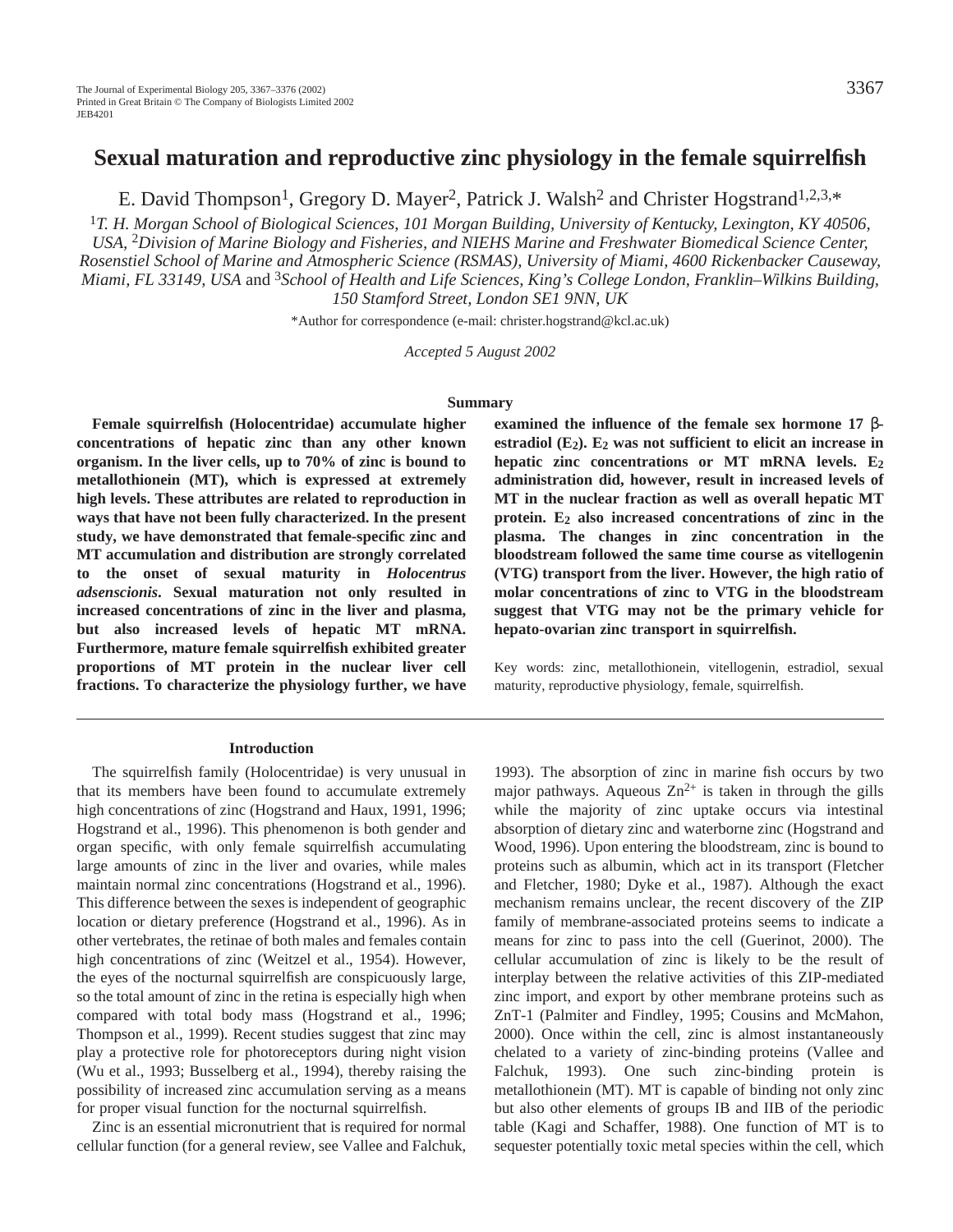# 3368 E. D. Thompson and others

is probably an extension of its role in the regulation of labile intracellular zinc. It has been shown previously that zinc can be toxic if accumulated in large amounts (Hogstrand and Wood, 1996). Thus, it is remarkable that the concentrations of zinc accumulated in the liver of female squirrelfish (up to  $70 \mu$ mol g<sup>-1</sup> wet weight) are higher than any other studied organism (Hogstrand and Haux, 1991, 1996; Hogstrand et al., 1996). In addition, it has also been discovered that female squirrelfish have high hepatic concentrations of MT, and MT levels are closely correlated to zinc concentrations (0.89<*r*<0.99) but not other metals that can bind MT (Hogstrand and Haux, 1996), further suggesting a role for MT in protecting female squirrelfish against potentially toxic zinc hyperaccumulation.

A seasonal shift in the subcellular localization of MT in female squirrelfish liver also exists, with MT located primarily in the liver cell cytosol in late spring and co-precipitating with the nuclear fraction in winter months (Thompson et al., 1999). Conversely, MT in male squirrelfish liver cells is maintained in the cytosol throughout the year (Hogstrand et al., 1996; Thompson et al., 1999). Overall, this gender specificity suggests that the dynamics of zinc and MT accumulation and distribution observed in female squirrelfish are in some way related to the reproductive cycle. However, the point of development at which females become segregated from males in terms of zinc metabolism remains unclear. In addition, the mechanism by which this occurs has not been identified. Because squirrelfish are not bred in captivity and are collected from their reef environment, it is logistically difficult to characterize their reproductive biology, physiology and endocrinology. Thus, we are still faced with the questions of when, as well as how, this unique phenomenon is initiated.

The purpose of the present study was therefore twofold. The first phase was to investigate the role of sexual maturation in female squirrelfish as pertaining to the accumulation and localization of zinc and MT. To do so, we have measured zinc, MT, MT mRNA and sex steroids in female squirrelfish as a function of ovary size. In a previous study involving mature females, administration of 17β-estradiol  $(E_2)$  elicited a decrease in hepatic zinc and at the same time moderated an increase in ovarian zinc (Hogstrand et al., 1996). Therefore, to further characterize the effects of this female sex hormone, the second aspect of this study was to inject immature and mature female squirrelfish with E2, followed by analyses of the same variables as described above, to determine if  $E_2$  is responsible for any previously observed physiological differences in zinc regulation brought on by the onset of sexual maturity.

### **Materials and methods**

### *Animal care and E2 injections*

Squirrelfish [*Holocentrus adscensionis* (Osbeck, 1765)] were collected by SCUBA divers off Tavernier, FL, USA in May and June, without the use of tranquilizers. Fish were transported to the Rosenstiel School of Marine and Atmospheric Science (RSMAS), University of Miami, where

they were housed in two tanks (40001) supplied with a continuous flow of aerated seawater (28°C) from Biscayne Bay. Fish were fed daily to satiation with live shrimp and were allowed to acclimate to laboratory conditions for a total of 4 days prior to experimentation.

The squirrelfish in one tank were given interperitoneal injections of 5 mg  $E_2$  kg body weight<sup>-1</sup> (1 ml kg<sup>-1</sup> in peanut oil) on days  $0$ , 2 and 4, to maintain circulating  $E_2$  levels. A control group housed in the other tank was injected with peanut oil only. Control and treated fish were sacrificed on either day 5, 6 or 10.

#### *Sampling*

Fish were euthanized by overdose of MS222  $(0.5 \text{ g l}^{-1})$  and weighed. Approximately 2 ml of blood was withdrawn from the caudal vessel with a heparinized syringe, and plasma was separated from blood cells by centrifugation (14000g) for 3 min. The plasma was divided into 50 µl samples and stored at  $-80^{\circ}$ C for subsequent analysis of E<sub>2</sub>, testosterone (T), progesterone (P), vitellogenin (VTG), zinc and MT as described below. Livers and gonads were removed, weighed and immediately divided into aliquot samples. A tissue sample (approximately 0.5 g) was taken from each liver and subjected to subcellular fractionation as described below. Samples of liver (approximately 0.5 g) were placed into individual  $16 \text{ mm} \times 150 \text{ mm}$  borosilicate glass tubes for acid digestion and subsequent zinc analysis as described below. The remaining liver samples were wrapped in aluminum foil and frozen in liquid nitrogen. The frozen samples were transferred to –80°C, where they were stored until used for total RNA extraction as described below.

#### *Tissue zinc content*

Liver samples were subjected to acid digestion in 2.0 ml of 70% HNO3 (trace-metal grade, Fisher, Pittsburgh, PA, USA). The tubes were heated in a sand bath for 3 h at 120°C and then cooled to room temperature before  $0.5$  ml of  $H<sub>2</sub>O<sub>2</sub>$  was added. The temperature was then gradually increased to 120°C until all liquid had evaporated. The dried residues were reconstituted with 5.0 ml of 0.5% HNO<sub>3</sub>. These samples were then analyzed for zinc content by air/acetylene flame atomic absorption spectroscopy (Perkin Elmer, model 2380, Shelton, CT, USA). Plasma samples (0.05 ml) were analyzed for zinc content in the same manner.

#### *VTG and steroid analysis*

Plasma samples from each fish were measured for VTG and steroid content by enzyme-linked immunosorbent assay (ELISA) (Specker and Anderson, 1994). The VTG ELISAs were performed according to the procedure of Thompson et al. (2001). Each plasma sample was diluted 1:100 in phosphatebuffered saline [PBS  $(0.15 \text{ mol}^{-1} \text{ NaCl}, 0.0015 \text{ mol}^{-1}$ ] KH<sub>2</sub>PO<sub>4</sub>, 0.015 mol l<sup>-1</sup> Na<sub>2</sub>HPO<sub>4</sub>, 0.002 mol l<sup>-1</sup> KCl, pH 7.4)] and  $100 \mu l$  of this dilution was added per well in 96-well Nunc-Immuno<sup>™</sup> MaxiSorp™ microtiter plates (Nalge Nunc International, Rochester, NY, USA). Squirrelfish VTG was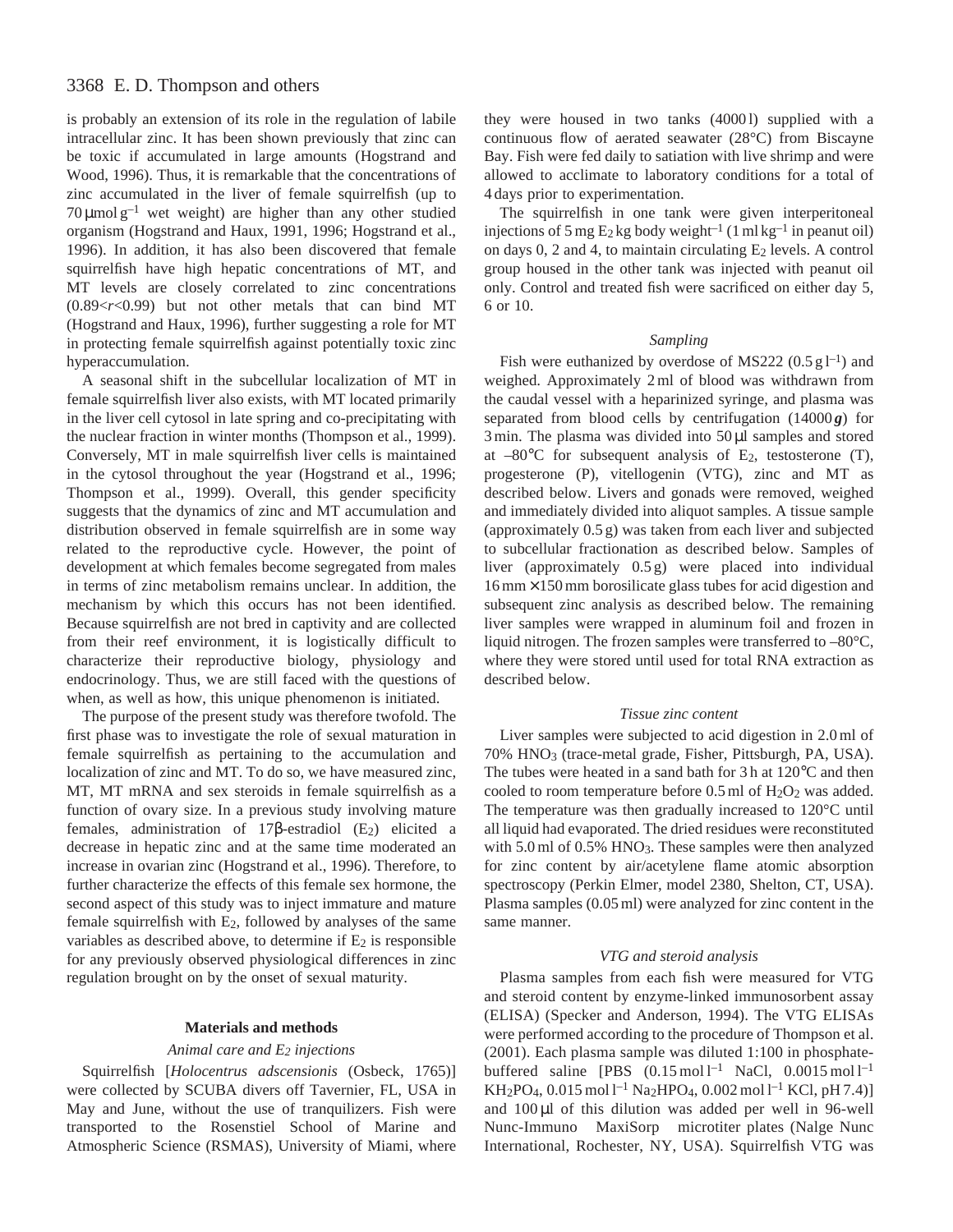isolated by ion-exchange chromatography according to the protocol of Silversand and Haux (1989), with minor modifications. This purified squirrelfish VTG was used to produce standard curves. The samples were incubated in duplicate for 1 h at 4°C to allow for optimal adsorption of antigen to the plates and were then washed four times with 300 µl PBS per well. Following the washes, the plates were treated with 150 µl of blocking buffer (5% dehydrated nonfat milk in PBS) for 30 min at room temperature. Blocking buffer was then removed and the wells were subjected to  $100 \mu l$  of primary antibody and incubated for 1 h at room temperature on an orbital shaker. The primary antibody (gift from Dr Ram Abuknesha, King's College London) was a sheep immunoglobulin G (IgG) reared against a conserved VTG peptide sequence diluted 1:30000 in PBS. The crossreactivity and specificity of this antibody with squirrelfish VTG was confirmed by western blot (data not shown). After the primary antibody incubation, the plates were washed four times with PBS, subjected to 100 µl of secondary antibody, and incubated for 1 h at 37°C. The secondary antibody was a horseradish peroxidase-linked donkey anti-sheep IgG (BioRad, Hercules, CA, USA) diluted 1:2000 in PBS. The plates were then washed four times with PBS, and  $100 \mu l$ of a tetramethylbenzidine (TMB) peroxidase enzyme immunoassay substrate (BioRad) was added according to manufacturer's specifications. After a 15 min incubation, 50 µl of  $0.5 \text{ mol}$ <sup>1-1</sup> H<sub>2</sub>SO<sub>4</sub> was added to the substrate to stop the reaction, and the plates were read on a microplate reader (BioRad, model 450) at 450 nm. E2, T and P were analyzed using the respective steroid ELISA kits (Oxford Biomedical Research, Oxford, MI, USA) according to manufacturer's specifications.

## *Hepatic subcellular fractionation*

Subcellular fractions of liver were obtained by differential centrifugation of liver homogenates immediately following dissection via the procedure for rainbow trout liver described by Julshamn et al. (1988), modified for squirrelfish by Hogstrand et al. (1996). Liver samples (approximately 0.5 g) were individually homogenized in an ice-cold homogenization buffer  $(35 \text{ mmol }1^{-1}$  Tris-HCl, 0.20 mol  $1^{-1}$  KCl, 0.25 mol  $1^{-1}$ sucrose, pH 7.4) using a glass–Teflon homogenizer. The homogenate was centrifuged (370 $g$ ) for 5 min at 4 $\degree$ C and the supernatant was removed, while the pellet (nuclear fraction) was immediately placed on ice. The supernatant was centrifuged (9200 $\mathbf{g}$ ) for 5 min at 4<sup>o</sup>C, and the pellet (mitochondrial/lysosomal fraction) was saved and placed on ice. This supernatant was then centrifuged  $(13,0000g)$  for 60 min at 4°C, resulting in a small pellet (microsomal fraction), which was saved and immediately placed on ice. The final supernatant (cytosolic fraction) was divided into 0.5 ml aliquot samples and immediately placed on ice. All pellets were resuspended in 0.5 ml of fresh homogenization buffer and subcellular fractions were divided into aliquots and transferred into liquid nitrogen. These samples were then stored at –80°C until used in western analysis for MT.

### *Western analysis*

Each subcellular fraction was subjected to SDS-PAGE with a discontinuous buffer system according to the protocol of Laemmli (1970). The protein concentration for each subcellular fraction was determined by Bradford assay (Bradford, 1976), and samples were diluted with distilled water as necessary. These samples were then diluted 1:4 with sample buffer  $[62 \text{ mmol}]^{-1}$  Tris-HCl, pH 6.8, 10% glycerol, 5.0% 2mercaptoethanol (added just before dilution), 2.0% SDS, 0.0012% Bromophenol Blue] and heated at 100°C for 5 min. A total of 25 µg of protein was loaded into each well. Perch (*Perca fluviatilis*) MT was used as a standard (Hogstrand and Haux, 1990). Electrophoresis was carried out on a 4% stacking gel and a  $12.5\%$  separating gel at  $100V$  for 2h in a Mini-Protean II electrophoresis system (BioRad).

After electrophoresis, proteins were transferred from polyacrylamide gels onto 54 cm2 nitrocellulose membranes (Schleicher & Schuell, 0.2 µm pore diameter) by electroblotting, as described by Towbin et al. (1979), in a SemiPhor TE 70 semi-dry transfer unit (Hoefer Scientific, Moorestown, NJ, USA) at 0.8 mA cm–2 constant current for 60 min at room temperature. Once proteins were transferred, the membranes were blocked with 5% dehydrated nonfat milk in TBS-T (20 mmol  $l^{-1}$  Tris-HCl, pH 7.4, 137 mmol  $l^{-1}$  NaCl, 0.10% Tween-20) for 60 min to prohibit further nonspecific protein binding. All incubations were carried out at room temperature. The membranes were then subjected to a series of washes in fresh TBS-T (one 15 min and two 5 min) followed by a 1 h incubation in primary antibody. The primary antibody was rabbit anti-perch MT (Hogstrand and Haux, 1990) diluted 1:8000 in TBS-T. After another series of the same washes, the membranes were incubated for 1 h in secondary antibody. The secondary antibody was a horseradish peroxidase-conjugated donkey anti-rabbit IgG (Amersham, Piscataway, NJ, USA) diluted 1:40000 in TBS-T. Following a final series of washes, immunodetection was performed with an enhanced chemiluminescence system (ECL, Amersham) according to manufacturer's specifications. Chemiluminescence was captured on photographic film (Kodak), and the optical density (OD) of each band was quantified using Sigma Gel software (Jandel Scientific, Chicago, IL, USA). Each western blot was exposed for 15 s, 30 s and 60 s to ensure the OD linearity of the film. The OD of each unknown was compared with the OD of the internal standard of each gel. Although a known amount of the perch MT standard was added to each gel, the results are presented as arbitrary units because it has not been determined if the immunoreactivity of perch and squirrelfish MT are the same. The relative amount of MT in each fraction was thus calculated as the ratio of sample OD to standard OD.

### *Total RNA extraction*

Liver and gonad tissues previously stored at  $-80^{\circ}$ C were thawed, and 50–100 mg of each sample was homogenized in 1 ml of TRIzol Reagent (Gibco BRL, Rockville, MD, USA) using a glass–Teflon homogenizer. Total RNA was then extracted from the homogenates according to manufacturer's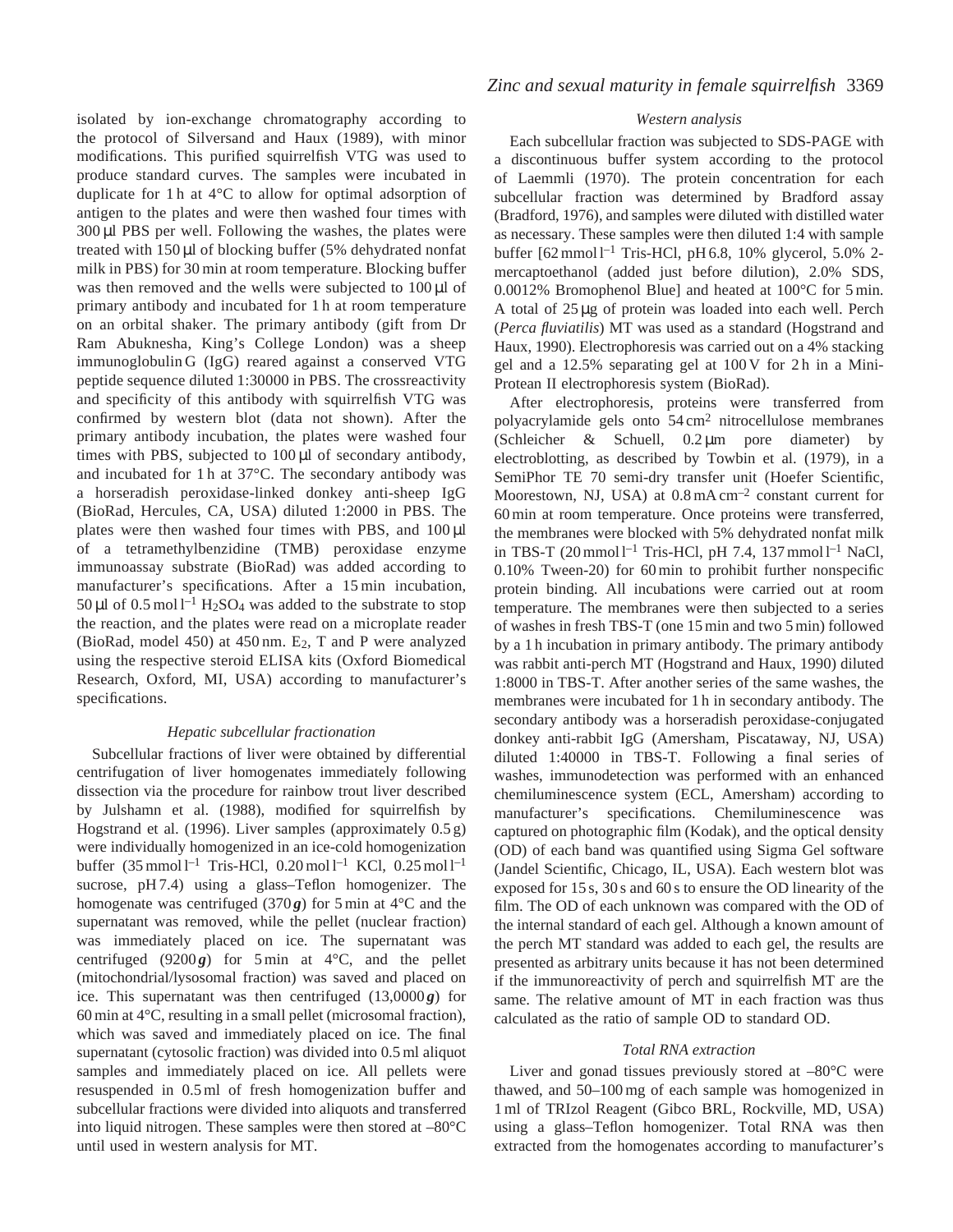|          | GSI            | LSI           | VTG<br>$(\mu$ g/ml $)$ | (ng/ml)     | E <sub>2</sub><br>(ng/ml) | (ng/ml)       | MT mRNA<br>(relative units) | N<br>(relative units) |  |
|----------|----------------|---------------|------------------------|-------------|---------------------------|---------------|-----------------------------|-----------------------|--|
|          |                |               |                        |             |                           |               |                             |                       |  |
| Immature | $0.16 + 0.03$  | $1.44 + 0.11$ | $0.26 + 0.11$          | $3.07+0.10$ | $1.29 + 0.05$             | $34.2 + 0.38$ | $0.33+0.10$                 | $0.15+0.05$           |  |
| Mature   | $1.28 + 0.20*$ | $.64+0.10$    | $0.32+0.10$            | $2.95+0.11$ | $1.82 + 0.33$             | $33.3 + 2.26$ | $1.18 + 0.16*$              | $0.49+0.10*$          |  |
|          | P < 0.001      | $P=0.290$     | $P=0.553$              | $P=0.596$   | $P=0.536$                 | $P=0.930$     | $P=0.001$                   | $P=0.020$             |  |

Table 1. *Comparison of untreated immature and mature female squirrelfish*

Comparison of untreated immature and mature female squirrelfish in terms of gonadosomatic index (GSI); liver-somatic index (LSI); plasma vitellogenin (VTG), testosterone (T), 17β-estradiol (E<sub>2</sub>) and progesterone (P) levels; hepatic metallothionein mRNA levels (MT mRNA); and MT protein levels in nuclear (N) liver fractions. Values are mean±S.E.M. Mann–Whitney values are included for each variable, *N*=5–14. Values were considered significant at *P*<0.05.

specifications, with minor modifications as suggested by the manufacturer. Specifically, the homogenates were centrifuged  $(12,000 g)$  to remove insoluble material, and treated with a high salt precipitant solution  $(1.20 \text{ mol}^{-1})$  sodium citrate,  $0.80 \,\mathrm{mol}^{-1}$  NaCl) to remove glycogen.

### *Northern analysis*

Total RNA extracted from liver samples (approximately 10 µg) was subjected to electrophoresis on a 1.5% agarose gel with formaldehyde as denaturant (Sambrook et al., 1989). To standardize results, a reference sample with a constant amount of MT mRNA was loaded onto each gel. In addition, some experimental samples overlapped between gels as a control for interassay variability. After completed separation, RNA was transferred onto a  $170 \text{ cm}^2$  Hybond N nylon membrane (Amersham) by capillary/gravity blotting using the Turbo Blotter (Schleicher & Schuell, Moorestown, NJ, USA). The RNA was UV crosslinked to the membrane followed by incubation in 18 ml of the prehybridization buffer [50% formamide, 5 × SSC, 2.0% Blocking reagent (Boehringer Mannheim, Indianapolis, IN, USA), 0.10% N-laurosarcosine, 0.02% SDS] at 68°C for 4 h. The prehybridization buffer was discarded and the membrane was hybridized for 18 h at 68°C in 18 ml of the same buffer, with  $0.30 \mu l$  probe ml<sup>-1</sup> added, using a digoxigenin (DIG)-labeled antisense squirrelfish MTcRNA probe (Thompson et al., 2001). The plasmid was linearized and the DIG-labeled RNA riboprobe was made from the DNA template by T7 RNA polymerase in the presence of a nucleotide mix containing DIG-labeled dUTP (Boehringer Mannheim). After hybridization, the membrane was subjected to stringency washes (2 washes in  $2 \times SSC$ , 0.10% SDS for 5 min at room temperature; two washes in  $0.1 \times SSC$ ,  $0.1\%$  SDS for 5 min at 68°C), followed by immunochemiluminescent detection of DIG-labeled probe using a Fab fragment of sheep anti-DIG-AP conjugate (Boehringer Mannheim) and CSPD (Boehringer Mannheim) as chemiluminescent substrate. Chemiluminescence was captured on X-ray film (Kodak), and MT mRNA bands were quantified using Sigma Gel software (Jandel Scientific). Each northern blot was exposed for at least four exposure times to ensure OD linearity of the film. Arbitrary units were derived by the ratio of sample OD to reference OD.

## *Statistics*

Because gonadal examination is the only known way to distinguish gender and sexual maturity in squirrelfish, immature females [operationally defined as gonadosomatic index (GSI) <0.25] and mature females were sorted into separate groups after sacrifice. To further characterize that selected females were indeed immature and not merely adults in a regressed ovarian stage, the mean body mass of immature and mature females was compared (immature, 157.5±5.54 g, *N*=9; mature, 245.8±10.8 g, *N*=14). E<sub>2</sub>-injected fish were also sorted into groups of immature and mature females following sacrifice (immature, 153.9±11.6 g, *N*=9; mature, 240.8±11.5 g, *N*=13).

Squirrelfish samples were divided between the different laboratories involved in the study and further divided for different analyses. Therefore, the number of observations for each treatment group and sampling occasion was not the same for all variables, and the resulting distributions were not normal and did not exhibit equal variances. As a result, nonparametric statistical analyses have been used. Pair-wise comparisons between immature and mature female squirrelfish were determined by the Mann–Whitney *U*-test. For the E2 injection experiment, trend analyses were performed by Kruskal–Wallis one-way analysis of variance (ANOVA), and any significant findings were further subjected to *post-hoc* pairwise comparisons performed by Dunn's Test. Data are presented as means ± S.E.M. Results were considered significant at *P*<0.05.

#### **Results**

Immature female squirrelfish were compared with mature females to examine differences in a variety of reproductive parameters brought on by sexual maturity (Table 1). As expected according to the definition of sexual maturity, there was a significant difference in gonadosomatic index (GSI), with mature females having a mean GSI approximately eight times higher than immature females. There was no significant difference in the liver-somatic index (LSI) of immature and mature females. There was, however, a significant difference in the hepatic zinc accumulation between the two groups (Fig. 1). Mature females were found to maintain hepatic zinc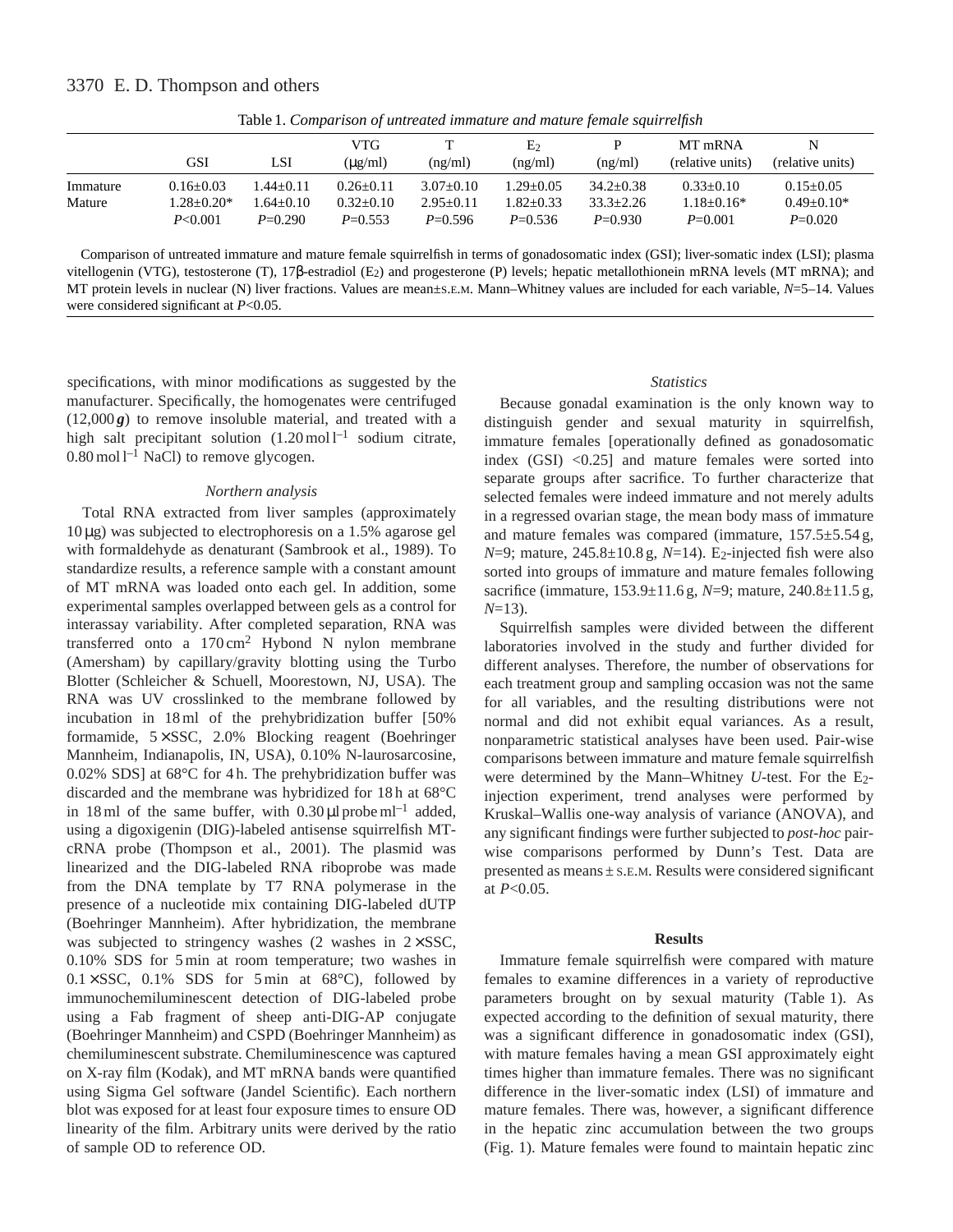

Fig. 1. Comparisons of zinc concentrations in the liver and blood plasma of untreated immature and mature female squirrelfish. Results are arithmetic means  $\pm$  s.E.M. ( $N=11-15$  fish). Asterisks indicate values that are significantly different from the sham-treated control at the same sampling point (*P*<0.05; Mann–Whitney *U*-test).



Fig. 2. Relationship of gonadosomatic index (GSI) and (A) hepatic and (B) plasma zinc levels in female squirrelfish (*N*=21 fish).

concentrations nearly five times greater than those observed in immature individuals. Furthermore, there was a significant linear correlation between hepatic zinc concentration and GSI (Fig. 2A, *P*<0.001, *N*=21). Plasma zinc concentrations (Fig. 1)



Fig. 3. Relationship of gonadosomatic index (GSI) and hepatic metallothionein (MT) mRNA levels in female squirrelfish (*N*=21 fish).

were significantly higher in mature females than in immature females. As with liver zinc, plasma zinc concentrations were significantly correlated with increasing GSI (Fig. 2B, *P*<0.001, *N*=21). There was no significant difference in the circulating levels of VTG between mature and immature female squirrelfish (Table 1). Plasma concentrations of  $E_2$ , T and P were also not significantly different between the two groups.

Hepatic MT mRNA levels (Table 1) observed in mature female squirrelfish were nearly four times that of their immature counterparts. Furthermore, the levels of hepatic MT mRNA were significantly correlated with increasing GSI (Fig. 3, *P*<0.001, *N*=21). On a subcellular basis, MT protein in the hepatic nuclear fraction (Table 1) was significantly greater in mature females than in immature females. There was no significant difference in the amount of MT protein observed in the cytosolic or mitochondrial/lysosomal fractions, and MT in the microsomal fraction was undetectable.

The effects of  $E_2$  treatment were determined for both immature and mature female squirrelfish.  $E_2$  treatment resulted in a significant increase in LSI of immature females during the sampling period as compared with control individuals (Fig. 4A), with the highest measurements occurring at day 5 and remaining elevated in E2-treated fish at day 6 before returning to control levels by day 10 (Kruskal–Wallis ANOVA; *P*=0.009, *N*=18). The trend was similar for mature female squirrelfish (Fig. 4B), with a peak in the LSI of  $E_2$ -treated individuals at day 5 before falling back to levels similar to control individuals by day 10  $(P=0.008, N=13)$ . E<sub>2</sub> treatment had no effect on the GSI of immature female squirrelfish (Fig. 5A). The overall effect of  $E_2$ on GSI of mature females was not found to be statistically significant (*P*=0.101, *N*=13). Interestingly, pair-wise comparison of means indicates that GSI of  $E_2$ -treated individuals was significantly greater than control measurements both at days 5 and 6 of the sampling period, while significantly less than control GSI measurements at day 10 (Fig. 5B). E<sub>2</sub> treatment had no effect on the hepatic accumulation of zinc in either immature or mature females (Tables 2, 3). However, there was an effect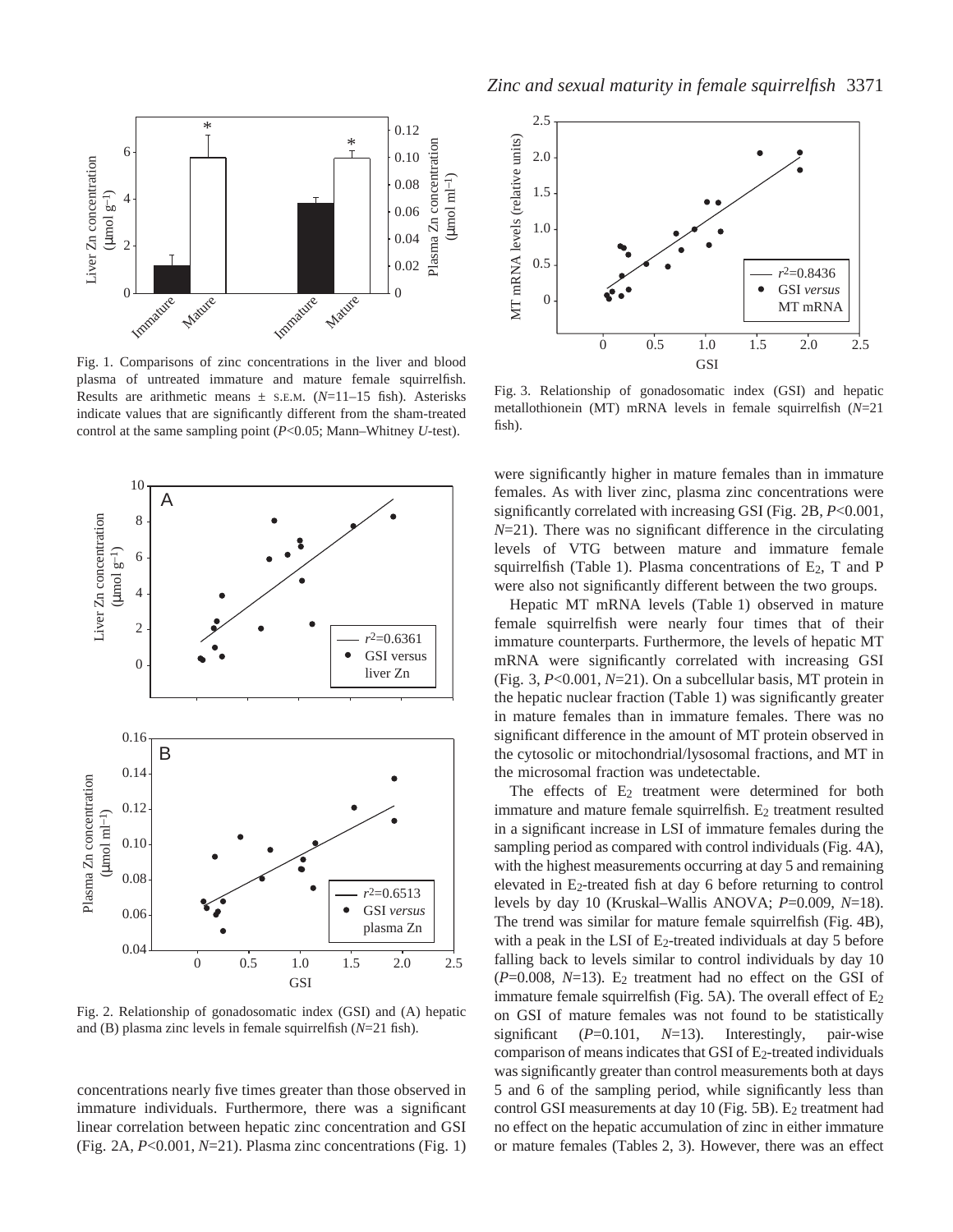# 3372 E. D. Thompson and others





Fig. 4. Comparisons of liver-somatic index (LSI) in sham-injected (black bars) and  $E_2$ -treated (white bars) immature (A) and mature (B) female squirrelfish. Fish were injected on days 0, 2 and 4, and sampled on days 5, 6 and 10 of the experiment. Results are arithmetic means  $\pm$  s.E.M. ( $N=2-7$  fish). Asterisks indicate values that are significantly different from the sham-treated control at the same sampling point (*P*<0.05; Dunn's test).

on zinc accumulation in the blood plasma of immature females (Fig. 6A) with plasma zinc remaining significantly elevated throughout the sampling period (*P*=0.002, *N*=6). The same effect was observed in mature female squirrelfish (Fig. 6B; *P*<0.001, *N*=12), although levels at day 10 were approximately

Fig. 5. Effects of E2 administration on gonadosomatic index (GSI) in immature (A) and mature (B) female squirrelfish at days 5, 6, and 10 of the experiment ( $N=2-7$  fish). Results are arithmetic means  $\pm$  s.e.m. Asterisks indicate values that are significantly different from the sham-treated control at the same sampling point (*P*<0.05; Dunn's test).

50% less than plasma zinc concentrations at days 5 and 6 in E2 treated individuals. Likewise, plasma VTG concentrations were significantly increased in E<sub>2</sub>-treated fish compared with simultaneous controls in both immature (Table 2, *P*=0.006, *N*=8) and mature (Table 3, *P*=0.001, *N*=11) female squirrelfish, with VTG concentrations in both  $E_2$ -treated groups reaching the highest levels at day 5 of the sampling period.

|                |                 | Day 5             |                 | Day 6            |                 | Day $10$        |  |
|----------------|-----------------|-------------------|-----------------|------------------|-----------------|-----------------|--|
|                | Control         | $E2$ treated      | Control         | $E_2$ treated    | Control         | $E2$ treated    |  |
| Liver zinc     | $1.14 \pm 0.76$ | $1.34 + 1.04$     | $0.45 + 0.08$   | $0.43 \pm 0.17$  | $1.74 \pm 1.34$ | $6.10\pm3.63$   |  |
| VTG            | $0.31 \pm 0.18$ | $36.2 \pm 1.32^*$ | $0.04 \pm 0.05$ | $28.9 \pm 7.02*$ | $0.27 \pm 0.38$ | $12.1 + 2.12*$  |  |
| E <sub>2</sub> | $1.29 \pm 0.01$ | $28.0 + 14.1*$    | $1.31 \pm 0.04$ | $6.95 \pm 3.71$  | $1.28 \pm 0.15$ | $0.88 \pm 1.17$ |  |
| T              | $3.03 \pm 0.11$ | $0.10+0.07*$      | $3.08 \pm 0.04$ | $0.04 + 0.04*$   | $3.10\pm0.31$   | $0.15+0.00*$    |  |
| P              | $34.2 \pm 0.02$ | $3.84 + 0.08*$    | $33.4 \pm 1.10$ | $2.80 \pm 0.64*$ | $34.7 \pm 0.88$ | $2.09 + 1.13*$  |  |
| MT mRNA        | $0.48 \pm 0.23$ | $0.56 \pm 0.33$   | $0.29 \pm 0.20$ | $0.28 \pm 0.14$  | $0.37 \pm 0.21$ | $0.60 \pm 0.00$ |  |
| C MT           | $0.58 \pm 0.24$ | $1.17 \pm 0.37$   | $0.26 \pm 0.01$ | $0.79 \pm 0.21$  | $0.47 \pm 0.23$ | $0.68 \pm 0.04$ |  |

Table 2. *Effects of 17*β*-estradiol (E2) on immature female squirrelfish*

Effects of 17β-estradiol (E2) on immature female squirrelfish in terms of liver zinc, plasma vitellogenin (VTG), testosterone (T), 17βestradiol (E<sub>2</sub>) and progesterone (P) levels; hepatic metallothionein mRNA levels (MT mRNA); and MT protein levels in cytosolic (C) liver fractions. Values are mean±s.E.M. Each variable was analyzed by Kruskal–Wallis ANOVA and pair-wise differences in means were statistically evaluated by Dunn's post-hoc test, *N*=2–7 fish. Values were considered significant at *P*<0.05.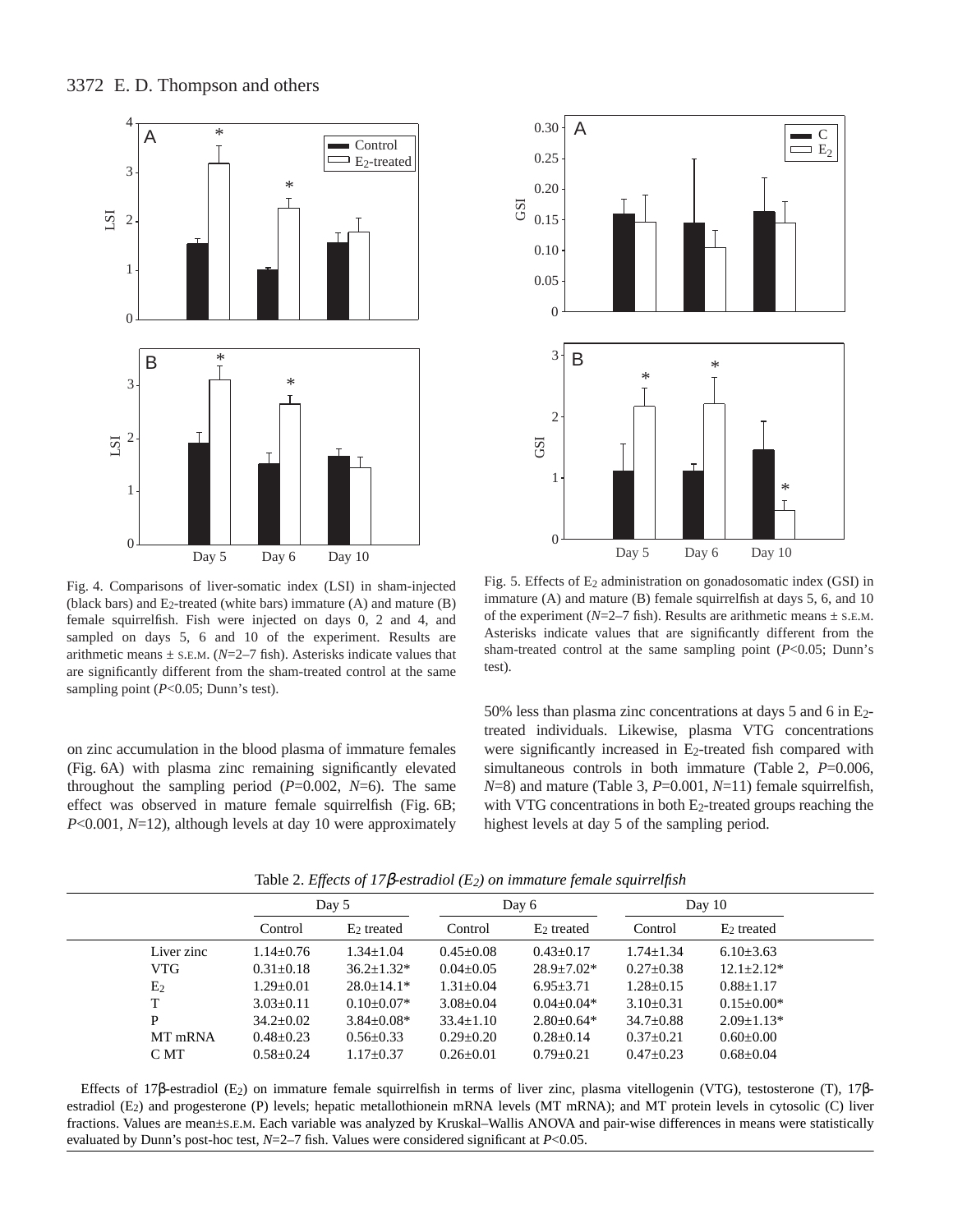

Fig. 6. Effects of E<sub>2</sub> administration on plasma zinc concentrations in immature (A) and mature (B) female squirrelfish at days 5, 6, and 10 of the experiment ( $N=2-6$  fish). Results are arithmetic means  $\pm$  s.e.m. Asterisks indicate values that are significantly different from the sham-treated control at the same sampling point (*P*<0.05; Dunn's test).

E2 treatment of mature female squirrelfish did result in increased plasma E2 levels during the sampling period when compared with controls (Table 3; *P*= 0.024, *N*=10). Conversely, the overall effect of  $E_2$  concentration in plasma of immature females was not found to be statistically significant (Table 2; *P*=0.142, *N*=7), even though there was a pair-wise significance at day 5 of the sampling period. This probably resulted from low sample numbers plus the lower-than-control

# *Zinc and sexual maturity in female squirrelfish* 3373

average  $E_2$  level of treated fish on day 10. Plasma  $E_2$  levels peaked in mature females at day 6 of the sampling period before dropping to levels at day 10 that were approximately 10 times less than the levels of simultaneous controls (Table 3). E2 treatment resulted in a significant decrease (up to 30 times less) in plasma T levels of immature (Table 2; *P*=0.002, *N*=7) and mature (Table 3; *P*=0.001, *N*=10) females throughout the sampling period when compared with control female squirrelfish. Likewise, plasma P levels were significantly decreased (approximately 10 times less) in E<sub>2</sub>-treated immature females (Table 2; *P*=0.002, *N*=7) and mature females (Table 3; *P*=0.002, *N*=9) when compared with controls. These drastic reductions in the levels of T and P in both immature and mature female squirrelfish are likely to be in response to increased concentrations of  $E_2$ . Thus, the addition of large doses of exogenous  $E_2$  to female squirrelfish seems to indicate a negative feedback loop mechanism within the hypophyseal–gonadal sex steroid production axis.

E2 treatment did not result in increased hepatic MT mRNA levels in either immature or mature female squirrelfish (Tables 2, 3) during the sampling period. However,  $E_2$ treatment did result in an increase in the levels of MT protein in the nuclear fraction of immature female squirrelfish liver cells (Fig. 7A) when compared with control individuals (*P*=0.002, *N*=8), with levels peaking at day 6 of the sampling period. There was no significant trend in the levels of MT in the nuclear fraction of  $E_2$ -treated mature females (Fig. 7B). Furthermore, E<sub>2</sub> treatment resulted in increased levels of cytosolic MT protein in immature females (Table 2; *P*=0.046, *N*=8), while, again, a significant effect did not occur in mature females (Table 3). In fact, there was a significant increase in the ratio of nuclear MT to cytosolic MT in  $E_2$ -treated immature females  $(P=0.046, N=8)$ . This trend did not occur in E<sub>2</sub>injected mature female squirrelfish.

#### **Discussion**

Female squirrelfish maintain higher concentrations of zinc and MT in the liver than any other studied species. The developmental timeframe of this zinc uptake into the female

|                | Day 5           |                   | Day 6           |                  | Day 10          |                  |
|----------------|-----------------|-------------------|-----------------|------------------|-----------------|------------------|
|                | Control         | $E2$ treated      | Control         | $E2$ treated     | Control         | $E2$ treated     |
| Liver zinc     | $2.32 + 2.84$   | $3.36 \pm 0.69$   | $6.12{\pm}1.06$ | $3.61 + 1.01$    | $7.13 + 1.83$   | $14.2 + 6.35$    |
| <b>VTG</b>     | $0.43 \pm 0.27$ | $33.0 \pm 2.82^*$ | $0.55 \pm 0.27$ | $24.9 \pm 8.66*$ | $0.13 \pm 0.06$ | $12.1 \pm 2.12*$ |
| E <sub>2</sub> | $1.17 \pm 0.08$ | $11.4 \pm 5.10*$  | $2.53 \pm 0.95$ | $18.2 \pm 8.95*$ | $1.61 \pm 0.21$ | $0.13 \pm 0.04*$ |
| T              | $2.92 \pm 0.28$ | $0.10\pm0.03*$    | $3.06 \pm 0.13$ | $0.09 + 0.05*$   | $2.88 \pm 0.29$ | $0.25+0.14*$     |
| P              | $31.2 \pm 8.51$ | $3.95 + 0.52*$    | $32.0 \pm 3.31$ | $3.67 \pm 0.83*$ | $36.1 \pm 3.65$ | $3.47 + 0.77*$   |
| MT mRNA        | $1.03 \pm 0.18$ | $0.82 \pm 0.10$   | $1.01 \pm 0.13$ | $0.72+0.11$      | $0.98 \pm 0.24$ | $0.93 \pm 0.14$  |
| C MT           | $1.29 \pm 0.60$ | $0.48 \pm 0.05*$  | $0.63 \pm 0.20$ | $1.01 \pm 0.08$  | $0.64 \pm 0.09$ | $0.81 \pm 0.04$  |

Table 3. *Effects of 17*β*-estradiol (E2) on mature female squirrelfish*

Effects of 17β-estradiol (E2) on mature female squirrelfish in terms of liver zinc, plasma vitellogenin (VTG), testosterone (T), 17β-estradiol (E2) and progesterone (P) levels; hepatic metallothionein mRNA levels (MT mRNA); and MT protein levels in cytosolic (C) liver fractions. Other details as in Table 2.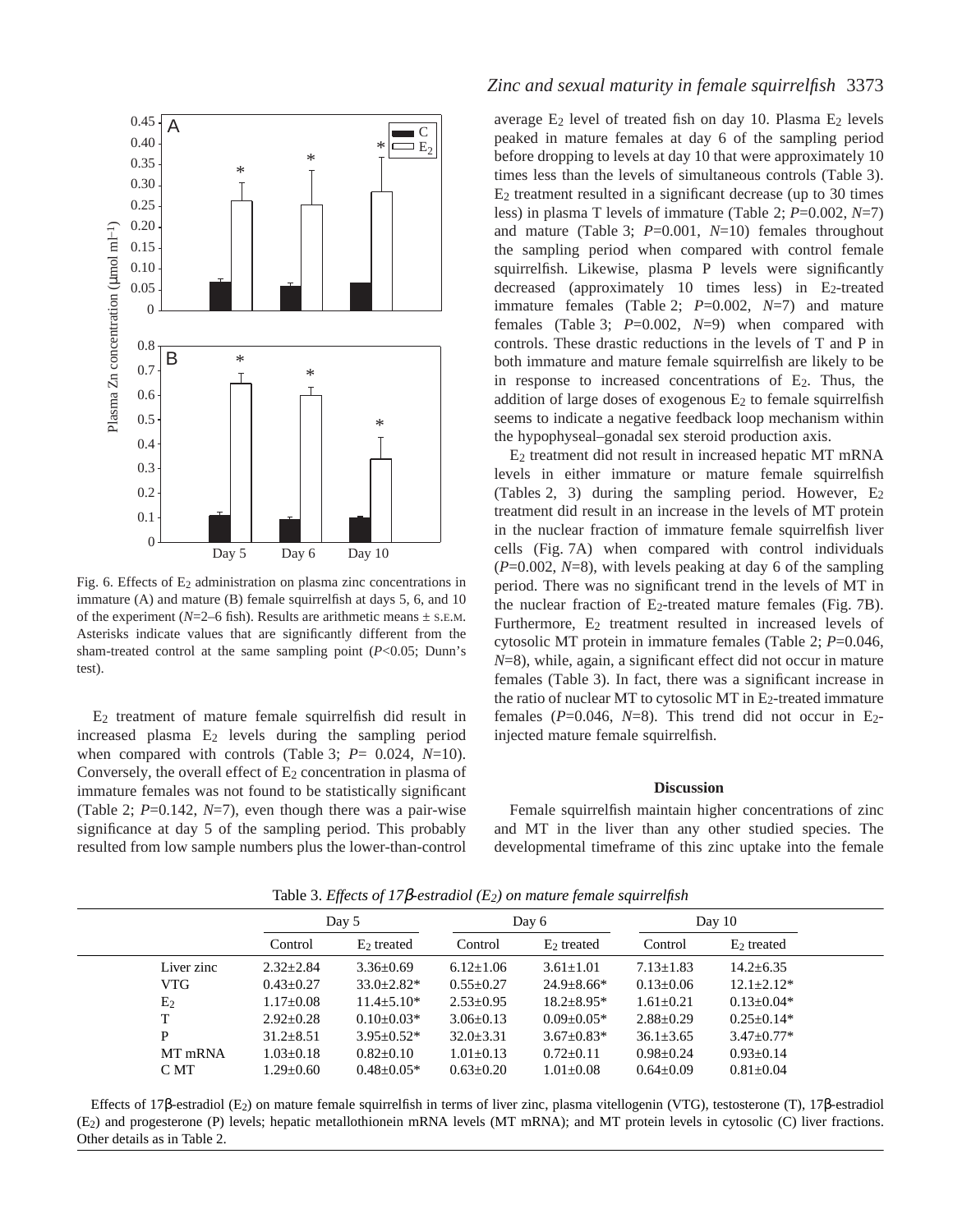

Fig. 7. Effects of E<sub>2</sub> administration on MT levels in the nuclear fraction of liver cells of immature (A) and mature (B) female squirrelfish at days 5, 6, and 10 of the experiment (*N*=2–6 fish). Results are arithmetic means  $\pm$  s.E.M. Asterisks indicate values that are significantly different from the sham-treated control at the same sampling point ( $P$ <0.05; Dunn's test).

liver, as well as the increased production and variable distribution of MT, have to this point been unclear. This study presents evidence that the massive accumulation of hepatic zinc in female squirrelfish occurs as a result of the onset of sexual maturation, as hepatic zinc uptake is significantly correlated to increasing GSI. One factor that plays a crucial role in the sexual development of female vertebrates is E2. Immature and mature female squirrelfish were injected with  $E_2$ to determine if this sex hormone was responsible for increases in hepatic zinc concentration. In this experiment,  $E_2$ administration did not result in the increase in hepatic zinc accumulation indicative of the onset of sexual maturity. We have previously shown that  $E_2$  injection of male squirrelfish also produced no such effects (Thompson et al., 2001). Functional  $E_2$  receptors are probably present in the liver because VTG was produced and LSI doubled in response to  $E_2$  treatment. Thus,  $E_2$  alone is not sufficient to cause accumulation of zinc in squirrelfish liver.

In addition to hepatic zinc, circulating levels of zinc in the bloodstream also increased as a result of sexual maturity. This corroborates evidence from previous studies in squirrelfish, which indicates that zinc is accumulated in the liver and passed on to the ovaries via the bloodstream in mature females, under

the influence of  $E_2$  (Hogstrand et al., 1996; Thompson et al.,  $2001$ ). Furthermore,  $E_2$  administration in this study resulted in an increase in plasma zinc levels. As stated previously, hepatic zinc concentrations were not altered by increased  $E_2$  levels. If zinc in the plasma originates from the liver, then both import and export of zinc in the liver must be proportionately increased by E2. Interestingly, the hepatocytes of female squirrelfish have indeed been shown to have higher zinc efflux as well as higher zinc influx than the hepatocytes of males (Hogstrand et al., 1996). It remains to be investigated if this upregulation of bilateral zinc fluxes is under the control of  $E_2$ or some other endocrine factor.

Zinc transport from the liver followed the same time course as the hepatic production and transport of VTG. However, the molar ratio of plasma zinc to VTG was consistently high (approximately 11:1), suggesting that either squirrelfish VTG has the capacity to bind much more zinc than do VTGs of other species or that VTG is not the primary vehicle of hepato–ovarian zinc transport in squirrelfish. In the present study, immature and mature females were not significantly different in terms of LSI, an indication of hepatic VTG production. Furthermore, there was no difference in the plasma VTG levels between immature and mature female squirrelfish from the respective control groups. This was in spite of 35% higher plasma zinc levels in mature females in comparison with immature females.  $E_2$  administration of immature and mature females did result in increased plasma concentrations of VTG and zinc in all females irrespective of sexual development stage. However, whereas plasma VTG levels decrease by day 10 of the sampling period in both immature and mature females, plasma zinc levels only decreased in mature females. Furthermore, plasma zinc levels were twice as high in mature females than immature females after E<sub>2</sub> administration, while VTG concentrations were similar in both mature and immature females. These findings seem to suggest that plasma zinc is not primarily bound to VTG in the plasma of female squirrelfish. In *Xenopus*, VTG-bound zinc appears to be the only form of zinc taken up by the developing oocyte (Falchuk et al., 1995). Thus, it is unclear if the zinc in the plasma of squirrelfish that is not bound to VTG is a direct indication of zinc that is available for uptake into the ovaries. Certainly, the zinc concentration in squirrelfish ovaries is unusually high, so zinc is likely to be taken up by the follicle in one form or another.

The onset of sexual maturation also resulted in increased levels of hepatic MT mRNA. However, administration of  $E_2$ in immature and mature female squirrelfish did not enhance MT mRNA levels. This result is similar to results obtained previously with male squirrelfish (Thompson et al., 2001). Similarly, in *Oncorhynchus mykiss*, E<sub>2</sub> treatment did not directly result in the production of MT mRNA (Olsson et al., 1989). Furthermore, promoter analyses of various fish MT loci have revealed no elements that would be expected to respond to sex steroids (Olsson, 1993). Thus, there is at present little experimental evidence to suggest that E<sub>2</sub> directly triggers MT gene transcription in fish in general. Likewise, E<sub>2</sub> treatment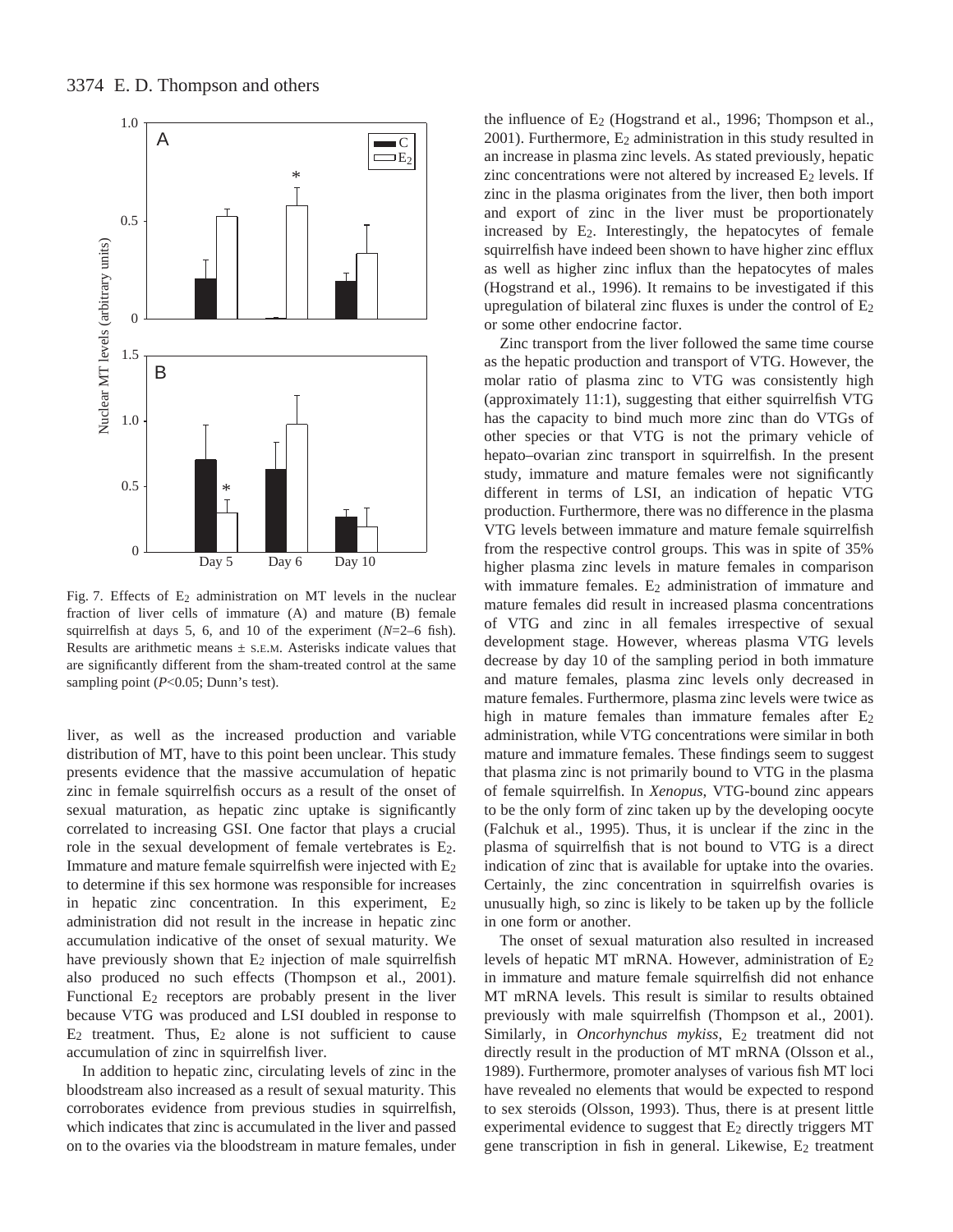alone does not seem to be sufficient to induce MT transcription in squirrelfish. It seems more likely that accumulation of zinc itself, or in combination with a sex hormone (e.g.  $E_2$ ), activates transcription of MT. This would mean that zinc absorption and its uptake in liver are upregulated during female maturation. Indeed, recent results suggest the female squirrelfish have an unusually high intestinal zinc uptake rate and that absorbed zinc is rapidly translocated to the liver (Glover et al., 2002). Furthermore, a study on isolated squirrelfish hepatocytes demonstrated that hepatocytes from females take up zinc more rapidly than those of males (Hogstrand et al., 1996). Whatever the signal for MT synthesis, the fact remains that the very potent production of MT allows zinc to be accumulated at very high levels in the liver of mature female squirrelfish.

Not only are the levels of MT mRNA and MT protein increased during maturation of the female squirrelfish, but the subcellular distribution of MT protein is also altered. Mature female squirrelfish liver has a greater proportion of MT in the cell nuclear fraction than immature females. This distribution could be the result of increased levels of  $E_2$ , as immature females treated with  $E_2$  do indeed show increased proportions of MT in the nuclear fraction of liver cells. However, this is not the case in  $E_2$ -treated mature females. This result was unexpected, and is difficult to explain, but could mean that the female liver has to be in a responsive state for the occurrence of MT movement into the nuclear fraction. Interestingly, the increase of MT in the nuclear fraction of immature females did not occur at the expense of MT in the cytosolic fractions of these fish, indicating a possible preferential degradation or other post-transcriptional mechanism by which  $E_2$  increases total liver MT. Similar results have been presented for male squirrelfish (Thompson et al., 2001).

E2 treatment also resulted in an increase in the GSI of mature female squirrelfish, but this effect is not observed in  $E_2$ -treated immature females. The pre-spawning development of the female teleost oocyte occurs in two phases, a period of bulk growth and a period of final maturation (Wallace, 1985). Oocyte growth is primarily the result of the uptake of VTG (Wallace, 1985). VTG is produced in the liver in response to E2, and is transported via the bloodstream to the ovary where it is incorporated into the developing oocyte (Wallace, 1985). Indeed, plasma VTG concentrations were increased in E<sub>2</sub>treated mature and immature females. The uptake of VTG by the oocyte is a receptor-mediated endocytotic process (Wallace, 1985) via a membrane receptor specific for VTG (Tyler and Lancaster, 1993). One possibility for the lack of gonadal growth stimulation by  $E_2$  in immature female squirrelfish could be that sexually immature oocytes lack functional VTG receptors and therefore do not respond to circulating VTG in the same manner as in mature females.

We have now established the developmental stage for the female-specific zinc and MT accumulation and distribution in squirrelfish to be concurrent with sexual maturation. As in most vertebrates,  $E_2$  is a very important regulator of sexual maturation in fish. Yet  $E_2$  does not seem to be sufficient for enhancing hepatic uptake of zinc or transcription of MT. Thus,

# *Zinc and sexual maturity in female squirrelfish* 3375

the factors that initiate these physiological differences indicative of sexual maturity in female squirrelfish remain unclear. Studies of sex hormone profiles during the female squirrelfish reproductive cycle are currently under way.  $E_2$ does seem to stimulate an increase in plasma zinc concentration and we hypothesize that this is to supply zinc to the oocytes. The purpose of such a hepato–ovarian zinc transfer is not known, but Thompson et al. (2001) speculated that it might be to supply the nocturnal squirrelfish larvae with sufficient zinc to ensure proper night vision.

The authors thank Dr Ram Abuknesha at King's College, London, for supplying antibodies to VTG; Mr Henry Feddern at Tavernier, Florida for supplying squirrelfish; and Mr. Tom Capo, RSMAS, University of Miami, for assistance in the care of the fish. This research was supported by Grant IBN-9631411 from the National Science Foundation to C. Hogstrand and an NIEHS Center grant (P30 ES05705) to the University of Miami.

#### **References**

- **Bradford, M. M.** (1976). A rapid and sensitive method for the quantification of microgram quantities of protein utilizing the principle of protein-dye binding. *Anal. Biochem.* **72**, 248-254.
- **Busselberg, D., Platt, B., Michael, D., Carpenter, D. O. and Haas, H. L.** (1994). Mammalian voltage-activated calcium channel currents are blocked by Pb2+, Zn2+, and Al3+. *J. Neurophysiol.* **71**, 1491-1497.
- **Cousins, R. J. and McMahon, R. J.** (2000). Integrative aspects of zinc transporters. *J. Nutr.* **130**, 1384S-1387S.
- **Dyke, B., Hegenauer, J. and Saltman, P.** (1987). Isolation and characterization of a new zinc-binding protein from albacore tuna plasma. *Biochemistry* **26**, 3228-3234.
- Falchuk, K. H., Montorzi, M. and Vallee, B. L. (1995). Zinc uptake and distribution in *Xenopus laevis* oocytes and embryos. *Biochemistry* **34**, 16524-16531.
- Fletcher, P. E. and Fletcher, G. L. (1980). Zinc- and copper-binding proteins in the plasma of winter flounder (*Pseudopleuronectus americanus*). *Can. J. Zool.* **58**, 609-613.
- **Glover, C. N., Balesaria, S., Mayer, G. D., Thompson, E. D., Walsh, P. J. and Hogstrand, C.** (2002). Intestinal zinc uptake in the marine teleosts, squirrelfish (*Holocentrus adscensionis*) and Gulf toadfish (*Opsanus beta*) *Physiol. Biochem. Zool.* (in press).
- **Guerinot, M. L.** (2000). The ZIP family of metal transporters. *Biochim. Biophys. Acta* **1465**, 190-198.
- **Hogstrand, C. and Haux, C.** (1990). A radioimmunoassay for perch (*Perca fluviatilis*) metallothionein. *Toxicol. Appl. Pharmacol.* **103**, 56-65.
- **Hogstrand, C. and Haux, C.** (1991). Binding and detoxification of heavy metals in lower vertebrates with reference to metallothionein. *Comp. Biochem. Physiol.* **100C**, 137-141.
- **Hogstrand, C. and Haux, C.** (1996). Naturally high levels of zinc and metallothionein in liver of several species of the squirrelfish family from Queensland, Australia. *Mar. Biol.* **125**, 23-31.
- **Hogstrand, C. and Wood, C. M.** (1996). The physiology and toxicology of zinc in fish. In *Aquatic Toxicology*, vol. 1 (ed. E.W. Taylor), pp. 61-84. Cambridge: Cambridge University Press.
- **Hogstrand, C., Gassman, N. J., Popova, B., Wood, C. M. and Walsh, P. J.** (1996). The physiology of massive zinc accumulation in the liver of female squirrelfish and its relationship to reproduction. *J. Exp. Biol.* **199**, 2543-2554.
- **Julshamn, K., Anderson, K.-J., Ringdal, O. and Brenna, J.** (1988). Effect of dietary copper on the hepatic concentration and subcellular distribution of copper and zinc in the rainbow trout (*Salmo gairdneri*). *Aquaculture* **73**, 143-155.
- **Kagi, J. H. R. and Schaffer, A.** (1988). Biochemistry of metallothionein. *Perspect. Biochem.* **27**, 8509-8515.
- **Laemmli, U. K.** (1970). Cleavage of structural proteins during the assembly of the head of bacteriophage T4. *Nature* **227**, 680-685.